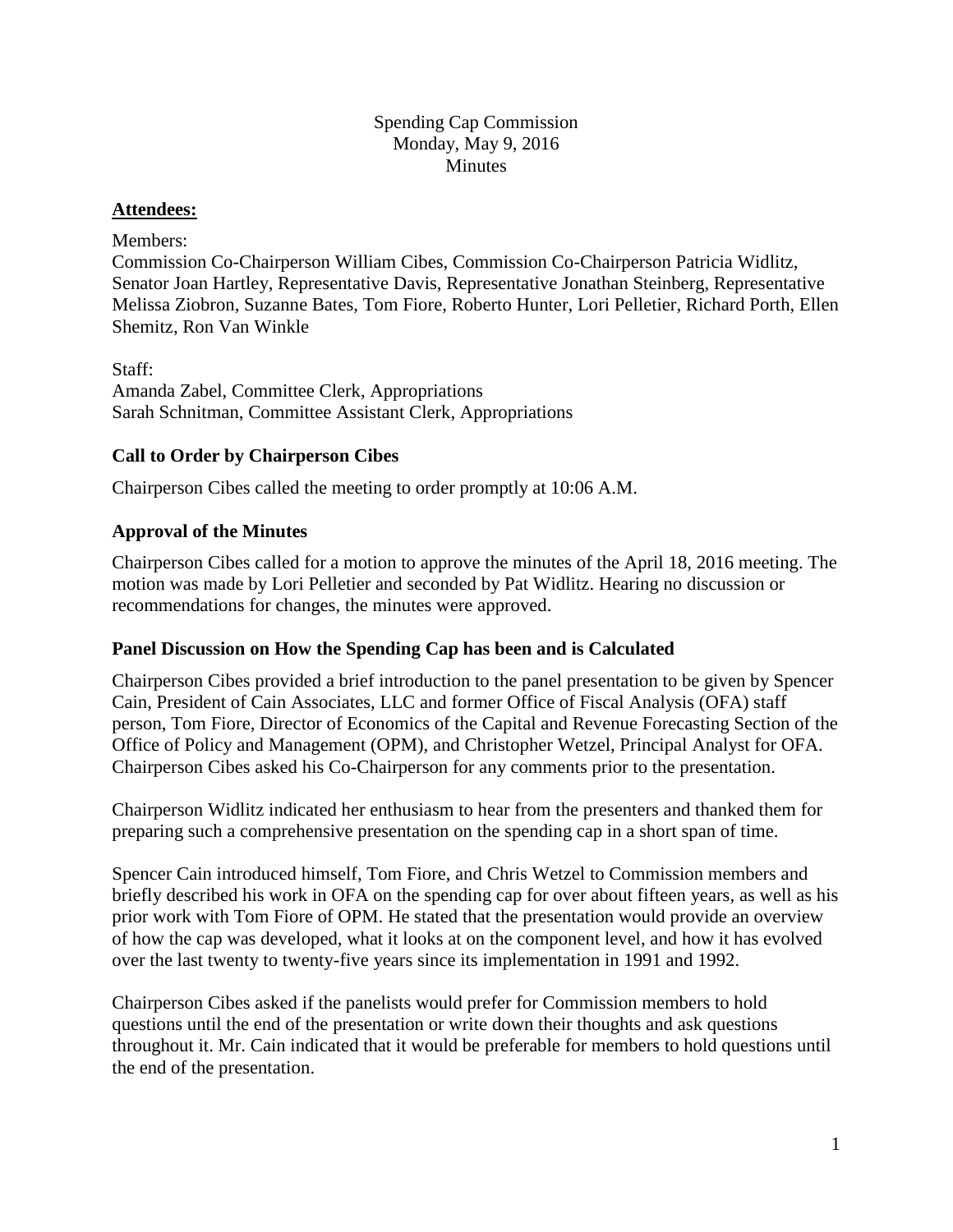Hard copies of the presentation were distributed to members. The link to the presentation where subsequent page references can be found is as follows:

# [http://cgalites/app/tfs/20160330\\_Spending%20Cap%20Commission/20160509/Calculation%20o](http://cgalites/app/tfs/20160330_Spending%20Cap%20Commission/20160509/Calculation%20of%20the%20Spending%20Cap%20Presentation.pdf) [f%20the%20Spending%20Cap%20Presentation.pdf](http://cgalites/app/tfs/20160330_Spending%20Cap%20Commission/20160509/Calculation%20of%20the%20Spending%20Cap%20Presentation.pdf)

Mr. Cain provided an overview of the spending cap, detailed on slide two of the presentation, which described the four major pieces of the cap, in addition to the calculation process for determining whether the cap has been exceeded or not. The four major factors included defining general budget expenditures in the Constitution and state statute, defining the growth factor in statute, declarations made by the Governor to exceed the cap before the Legislature can vote to do so, and rebasing of the cap.

Mr. Cain discussed what funds are currently included under the expenditure cap on page three of the presentation. He explained how statutory definitions have determined what has been included in the cap from appropriated funds over the last twenty years. He stated there are \$19.8 billion in expenditures in total currently under the nine funds which are included under the spending cap. He stated the two largest sources are the General Fund and Special Transportation Fund.

Tom Fiore described exemptions from the general budget expenditures on slide four that are detailed in the state's Constitution and in CT General Statutes 2-33a. These included debt service (mentioned both in the Constitution and in statute), federal mandates and court orders, statutory grants to distressed municipalities, and expenditures pursuant to the Budget Reserve Fund (mentioned in statute only). He also discussed those changes made during the 2015 session to exempt unfunded pension liabilities for fiscal years 2015, 2016, and 2017 from general budget expenditures.

Mr. Fiore defined debt service in the State Constitution and in statute on slide five and described how OFA and OPM have calculated the spending cap exempting debt service. He indicated debt service makes up \$1.9 billion in the general fund and \$2.4 billion in the state budget overall, which comprises 12% percent of all funds of the state budget. In addition, the past service liability for the state employees' and teachers' retirement systems amounts to \$1.8 billion. All told, evidences of indebtedness account for 21% of the state budget.

Mr. Fiore defined federal mandates and court orders on slide six of the presentation and described OFA and OPM's practice to exempt the first twelve months of a federal mandate or court order, even if the twelve months span fiscal years. He stated that such defined mandates and court orders comprise \$42.9 million or two tenths of a percentage of the state budget.

Mr. Fiore discussed statutory grants to distressed municipalities on slide seven and stated there are thirty such municipalities in existence since July 1, 1991. He stated these grants total \$1.6 billion or eight percent of the state budget. He further described annual practices for these grants undertaken in OFA and OPM and discussed how education cost sharing (ECS) is the state's largest grant, comprising \$1.3 billion exempted from the cap alone of the total \$1.6 billion. Additionally, he stated that overall \$5.9 billion or 29.7 percent of the state budget is exempted from general budget expenditures.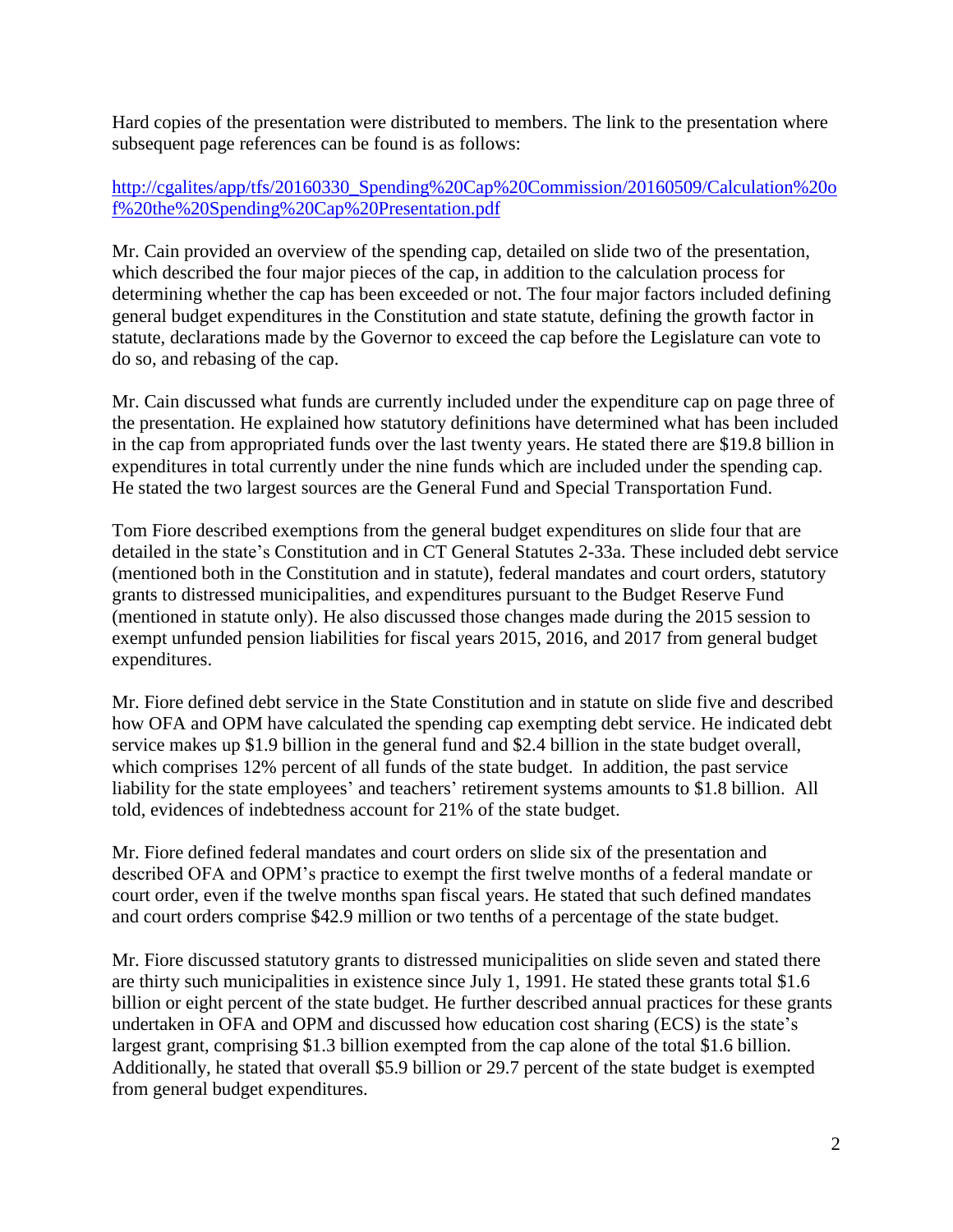Spencer Cain expressed the importance of understanding what exemptions mean in relation to growth. He indicated that items which are exempted from the cap may vary in whether they help or harm spending from year to year.

Tom Fiore discussed the expenditure cap growth rate, increase in income, and increase in inflation as defined in the state Constitution and in state statute on slide nine and practices on cap growth by OPM and OFA on slide ten. He indicated that there are differences in the calculations for the two- year budget as the calculation is based on actual data in the first year and on forecast data in the second year for personal income and inflation.

Mr. Fiore explained the graphics detailed on slides eleven and twelve, which highlight the history of the expenditure cap growth rate over time between 1993 and 2017. He referenced fiscal year 2013 where the consumer price index was used to calculate the spending cap as opposed to personal income as the limiting factor. He also discussed how personal income was calculated on a calendar year rather than on the basis of a state fiscal year in 1993, 2015, 2016, and 2017, as directed in Section 35 of Public Act 15-244 in reference to 2015, 2016, and 2017.

Mr. Fiore provided statutory definitions on slides thirteen and fourteen that allow for the state to exceed the cap by the Governor issuing a declaration, with at least three fifths of General Assembly voting in favor of exceeding the cap. This statute, 2-33a, provides the Governor with the authority to decide whether or not expenditures are included in the base calculating the cap for the succeeding year. He stated there have been seven declarations delivered in twenty-five years, which has spanned eight budget cycles. He explained that the impetus for such declarations has largely been to spend surplus dollars.

Spencer Cain remarked that failure to include the growth by which the spending cap is exceeded is a large limiting factor. He referenced governmental practice in the 1980s where surplus dollars were spent and rolled into the base to be used for various items including school construction, etc.

Chris Wetzel of OFA explained rebasing as a factor of the spending cap, which is detailed on slide fifteen of the presentation. He discussed how rebasing is not defined in state statute, but has historical precedent. It is used to create and "apples to apples" comparison of one budget year to the next. He explained how shifting expenses on or off budget creates or loses artificial room under the spending cap given that calculations are based on the budget of the previous year. The impact of such movements creates a disconnect in the base for calculations, so current OFA and OPM practice allows for changes to be made to the base to account for any disconnect. This practice ensures that the base looks like the upcoming year's budget for which calculations are being completed. Additionally, Mr. Wetzel provided several examples of rebasing that have arisen in the past and presently.

Mr. Wetzel explained the spending cap calculation for fiscal year 2016 as a calculation example and stated for members' reference that there are always examples in OFA budget books so members can review cap calculations historically. He explained that the cap calculation works to create buckets of funding which include the base or prior year versus the current year for which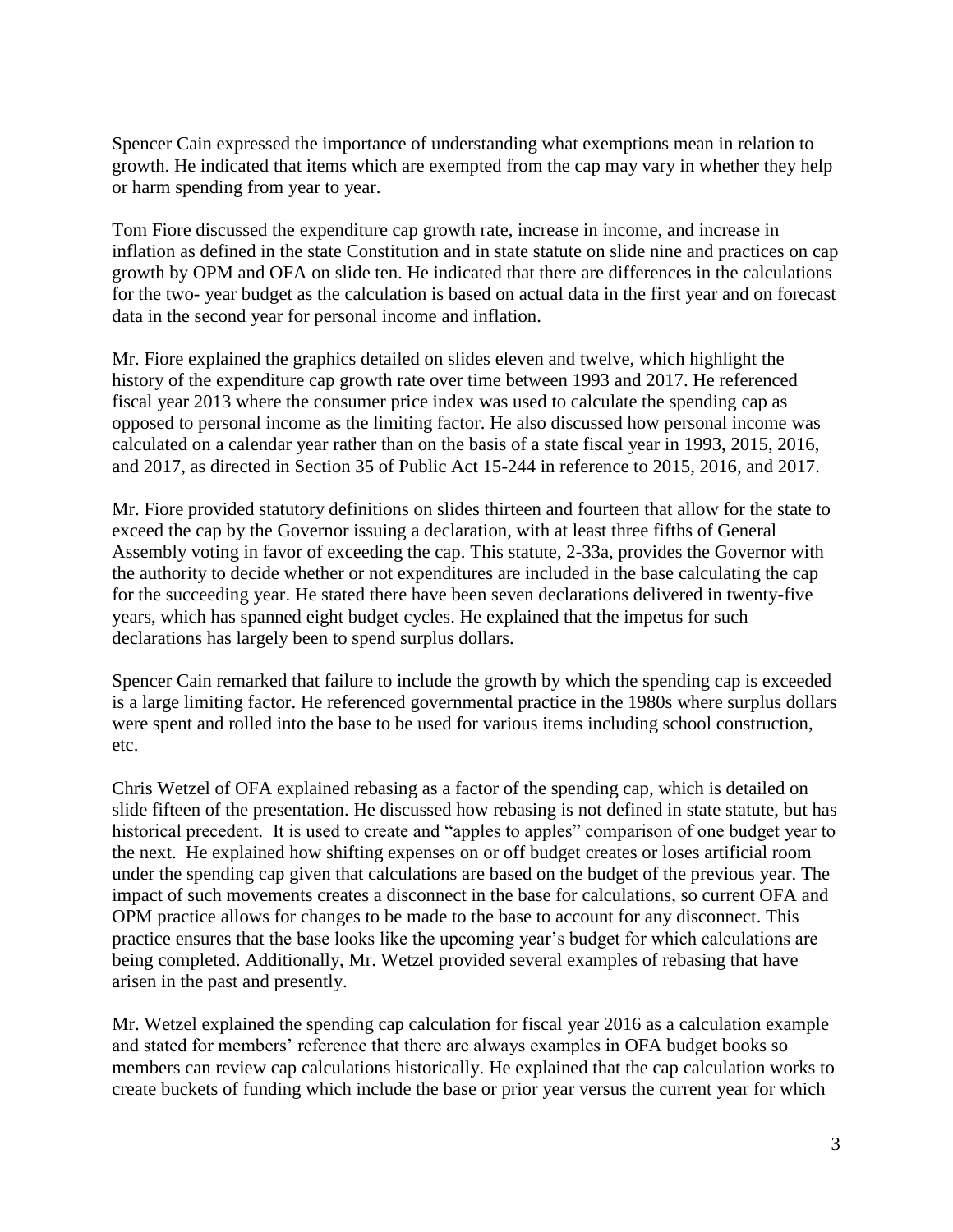the calculation is being done and capped items which are subject to the spending cap versus noncapped items.

Spencer Cain thanked Matt Pelloweski for putting together the slideshow presentation. Regarding the cap calculation, he explained there is not enough information in the Constitution to calculate the cap, so the statutory language is needed for the calculation. Further, he spoke to the lack of guidance on the calculation process, and how OFA and OPM have worked together to share relevant information to help inform the cap calculation. He also referenced the lack of time frame by which the legislature must calculate the cap and stated there has been no office directed to calculate the cap. He described how OFA and OPM in practice have undertaken this charge. He brought up the role of the legislature, as defined in statute in relation to calculating the cap and explained the various beliefs relating to the legislature's adoption of definition changes. Mr. Cain, on behalf of all three panelists, offered assistance to the Spending Cap Commission in their deliberations and offered to answer any questions Commission members might have following the presentation.

Chairperson Cibes thanked the presenters for their presentation and asked members if they had questions.

Representative Steinberg thanked the panelists for their edifying presentation and asked if a table could be provided to members, which would detail contributing exemptions so that members might better assess volatility and variability and how they have contributed to the relevant numbers from year to year. He also asked Chris Wetzel how soon the calculation for fiscal year 2017 would be available presuming the passage of a budget in the current week.

Chris Wetzel indicated that 2017 calculations were contingent upon finalization of the budget for the fiscal year, which will come to a General Assembly vote during the special session. He explained that the cap is calculated the night before or the morning of the budget vote once all numbers are concrete. He explained that there has already been a calculation done for the initial budget in place. Representative Steinberg indicated he looked forward to the cap calculation for the upcoming fiscal year.

Mr. Wetzel clarified the requested items to be compiled into a table and stated the table would be provided to members. Representative Steinberg expressed his thanks.

Chairperson Cibes followed up Representative Steinberg's question on the calculation for fiscal year 2017 by stating that OPM calculated a cap for the Governor's revised budget, which was presented on May 2, 2016. This calculation indicated that appropriations were \$751 million under the spending cap in fiscal year 2017, as proposed in the Governor's revised budget.

Ellen Shemitz thanked the panelists for their presentation and asked for clarification in the difference between the thirty distressed municipalities in effect in 1991 and the twenty-five number referenced in the presentation.

Tom Fiore explained that there are thirty different grants and twenty-five identified distressed municipalities.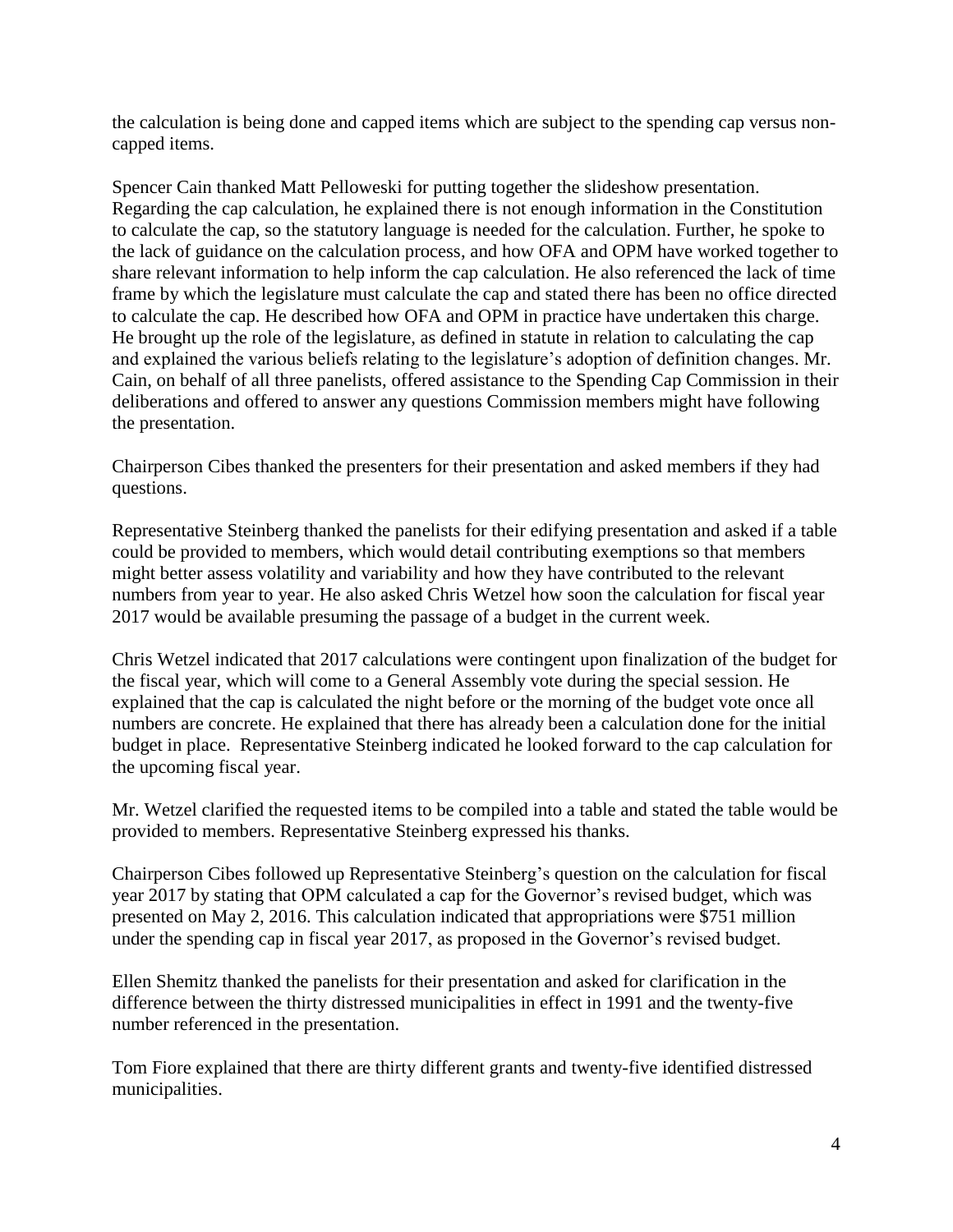Ellen Shemitz asked if using the twenty-five distressed towns from 1991 would have a significant impact on the numbers.

Tom Fiore indicated that OFA and OPM rebase for any necessary adjustments in the town numbers. He stated that, in most cases, the same towns are included among the distressed municipalities and generally speaking, there is little impact when looking back historically.

Ellen Shemitz followed up by asking if the policy and practice of rebasing has ever been challenged given rebasing is not in the state constitution or state statutes.

Tom Fiore indicated he is not aware of any challenge to rebasing.

Ellen Shemitz inquired about the impact of the lookback period on the calculation of personal income growth. She observed that under a 5 year lookback, the recession had a pulling down effect. She asked if Mr. Fiore had any recommendations with regards to looking at personal income grown over either a longer period of time or a shorter period of time.

Tom Fiore explained that time period and current fiscal situation do have impacts on cap calculation. He explained that OPM has done a ten, five, and one year look back in years past as the question has been raised before. He indicated he did not know what the best approach would be in terms of time frame look back given the benefits and drawbacks to looking longer versus shorter term.

Ellen Shemitz inquired about the availability of data relating to the inclusion of capital gains in the definition of personal income. She inquired about the difficulty of including capital gains in this definition.

Tom Fiore indicated that capital gains are not yet part of personal income growth. He mentioned that the federal government has discussed its potential inclusion, although this has not been changed, and also explained that OFA and OPM do not receive data on capital gains for two years from the Internal Revenue Service (IRS). He stated that incorporating capital gains into personal income would require using an estimate or a retrospective number from two years prior, which may be challenging to undertake.

Chairperson Cibes asked for clarification that the capital gains discussed were realized capital gains.

Tom Fiore clarified that the gains referenced are realized gains.

Chairperson Cibes asked Commission members if they had further questions for the panelists.

Richard Porth thanked the panelists for their helpful presentation and clarified that on several occasions, the consumer price index has been utilized to define the spending cap growth rate where generally the personal income growth is used.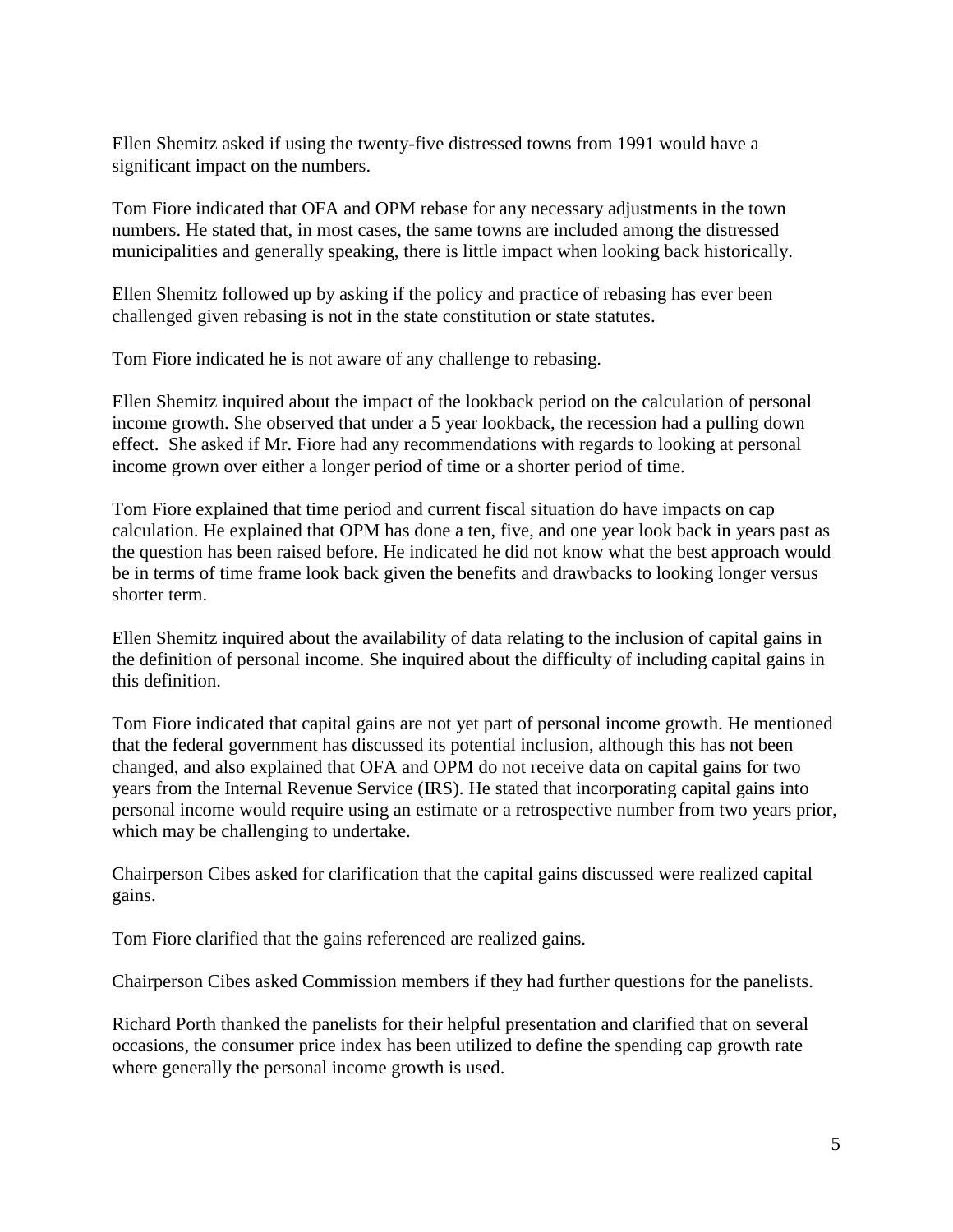Tom Fiore indicated that Mr. Porth was correct in stating that generally the personal income growth is used but there have been several exceptions.

Mr. Porth inquired as to what determines use of personal income versus the consumer price index, and how does the choice differ from year from year.

Mr. Fiore indicated that data is taken from statistics provided by the Bureau of Labor Statistics or the Bureau of Economic Analysis and the greater of the two measures is used as defined by the Constitution and Connecticut General State Statutes. He indicated that there has only been one year where consumer price index scored higher in 2013 due to the impact of the recession.

Roberto Hunter asked for an explanation behind the reasoning for shifting to a calendar year versus using the fiscal year in reference to the expenditure cap growth rate.

Tom Fiore stated that this shift to the calendar year was caused by the resulting lower growth rate from using the state fiscal year in 2015 and the national recession that had occurred over the five year period selected which radically depressed Connecticut personal income. This shift did create about \$100 million of room under the spending cap.

Roberto Hunter inquired if this shift was passed by the General Assembly.

Tom Fiore indicated the shift to the use of calendar year was passed by Public Act 15-244.

Roberto Hunter inquired as to whether that change required some type of override or declaration of emergency.

Tom Fiore indicated that this change required action by the General Assembly. Had this action occurred prior to Attorney General Jepsen's opinion, PA 15-244 would have needed to pass by a three-fifths vote. Instead, the legislation needed only a majority vote to pass.

Chris Wetzel directed members to a copy of the language where the statutory change was enacted on slide twenty of the presentation.

Richard Porth asked the panelists whether the categories of exemptions change substantially from one year to the next and asked for the dissemination of information detailing changes over time to Commission members.

Chris Wetzel stated that he would include this information among that asked for by Representative Steinberg given both requests are along the same lines. He briefly summarized the changes across categories.

Representative Davis thanked the panelists for their presentation and asked how those who created the definitions, both in statute and in the Constitutional Amendment, chose to use the "greater of" levels of personal income growth or inflation, rather than a "lesser of" determination.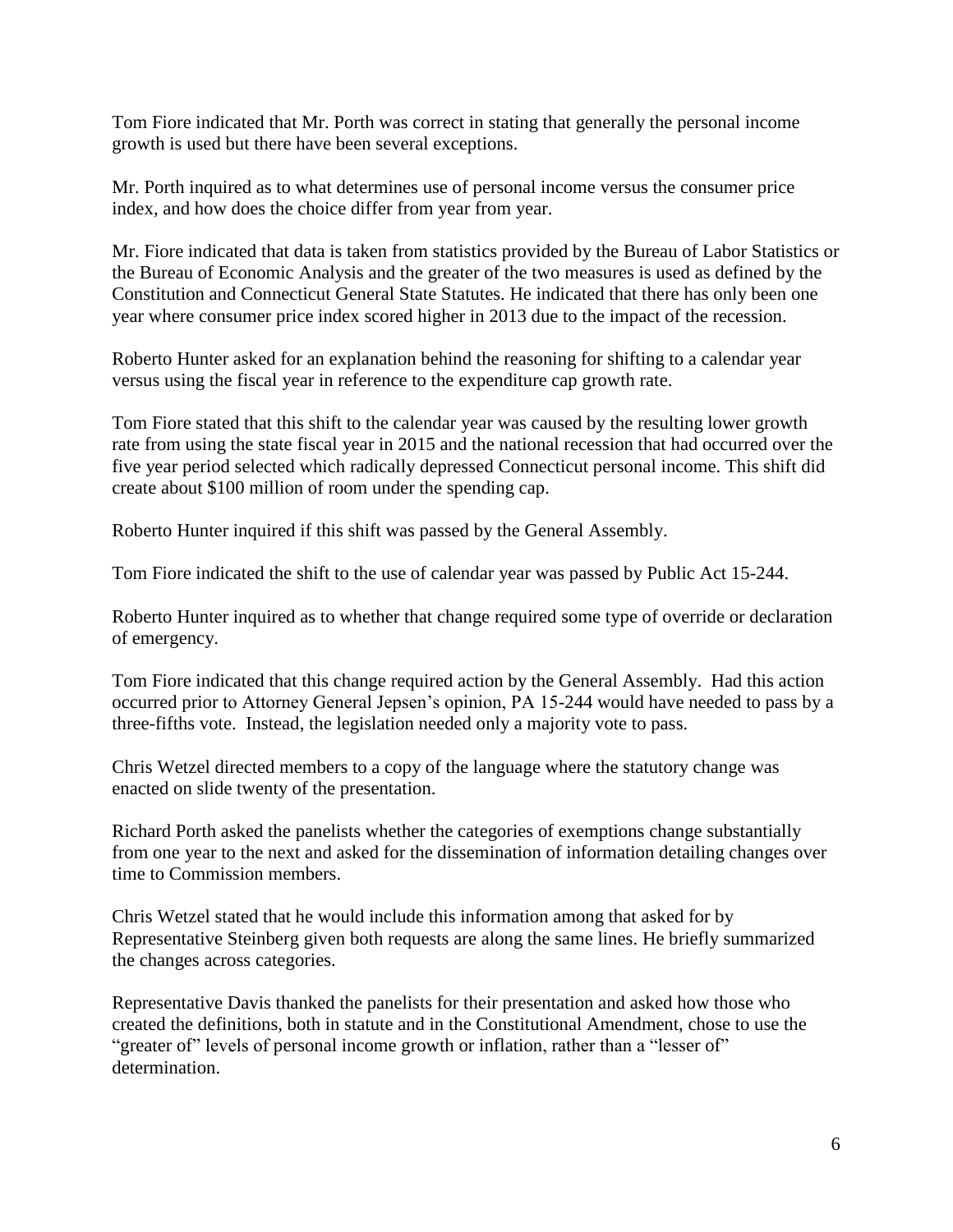Tom Fiore indicated that at the time the spending cap was debated there were several amendments filed that spoke to the "lesser of" language. He believed that signaled that there were discussions regarding this; however he was not party to such discussions.

Spencer Cain referenced the Metropolitan Alliance Forum that was shown to members during the first Spending Cap Commission meeting. He discussed how Former Speaker Balducci, Attorney General Jepsen, and Bill Cibes were in the legislature at the time when the there was great difficulty in getting the income tax passed. He stated that there were many negotiations during this time over many relevant items.

Representative Davis followed Spencer Cain's comments by asking what impact taking the lesser of measure would have had on calculations over time.

Tom Fiore indicated that the growth rates would have been significantly lower if the lesser of measure was used.

Representative Davis inquired as to what kind of impact taking the lesser figure would have had on state spending over the last twenty-five years and the need for revenue. He stated that he would like the panel to look at the issue of using personal income growth versus rate of inflation as it seeks to define the spending cap. Further he remarked that he hoped the goal was not to take in as much money as we can and spend it, rather to provide the services the state needs for the least amount of money.

Representative Ziobron apologized for her tardiness, as she was attending a drug policy council meeting. She inquired about the impact of net appropriating Medicaid on the calculation.

Chris Wetzel referenced the rebasing slide of the presentation in his response to Representative Ziobron, citing how over \$1 billion in cap room would have been created without rebasing. He mentioned how this specific rebasing effort eliminated any benefit with creating room under the cap. He also indicated there were additional impacts in terms of growth rate with the rebasing.

Representative Ziobron asked who in DECD comes up with the list of distressed municipalities and asked if OPM had any involvement in this process.

Tom Fiore responded that he did not know who at DECD was in charge of the list; OPM and OFA get that information from DECD's website. He added that the list was part of DECD's statutory charge. He would get that information to Representative Ziobron.

Chairperson Cibes, in reference to questions asked about taking the greater figure rather than the lesser, indicated that the Constitution specifies the measure rather than the state statutes.

Suzanne Bates indicated she did not see Medicaid included in the non-capped expenditures and asked if other federal dollars were also off book.

Chris Wetzel asked for clarification if Suzanne Bates was referring to net funding.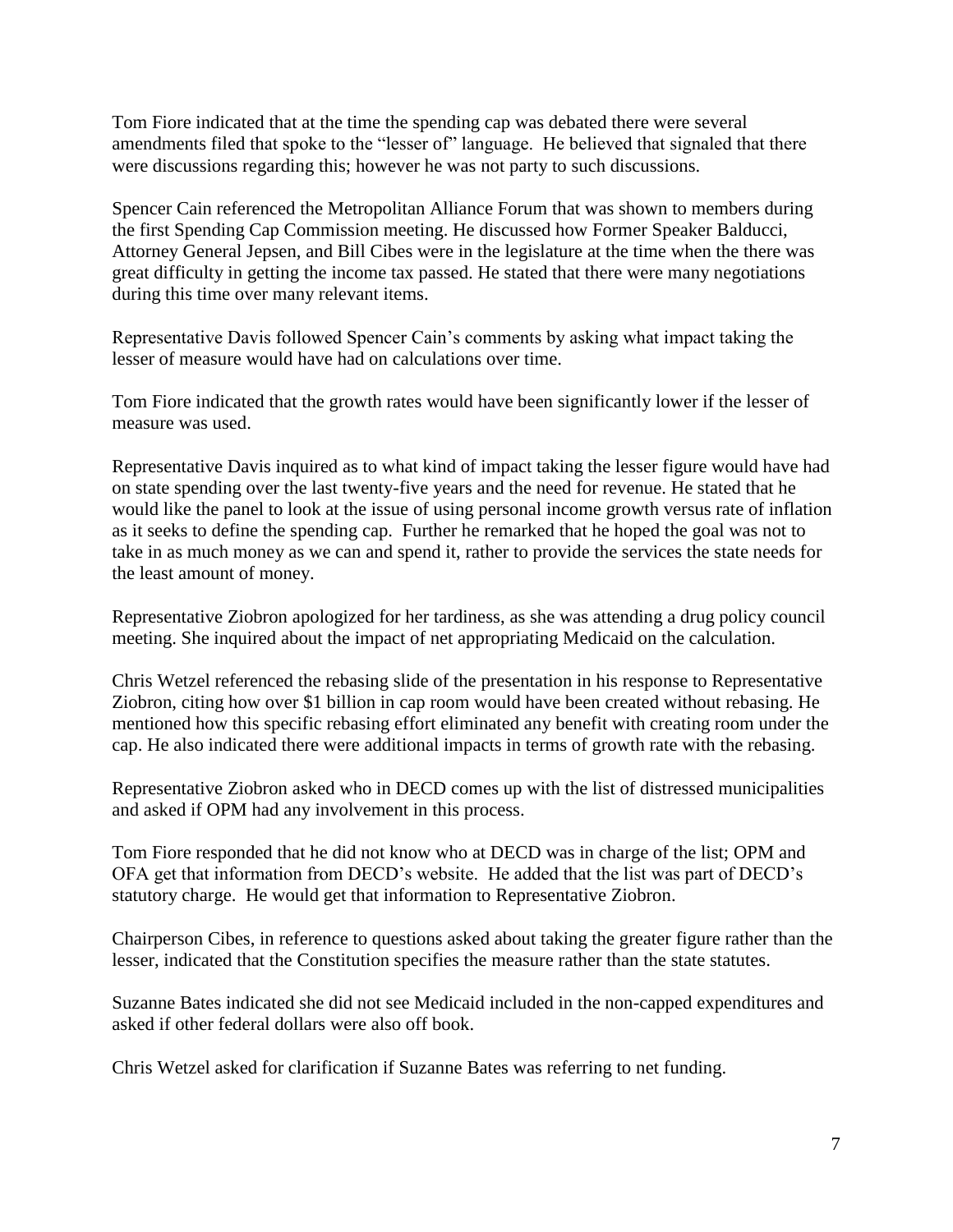Suzanne Bates stated that in looking for Medicaid in the budget book, she could not find the money and wondered if that funding was totally off book currently.

Chris Wetzel stated that the net funded dollars are not budgeted or reflected in the revenue schedule, and indicated that there are some dollars that are gross funded, totaling about \$1 billion. He stated these gross funds are largely Medicaid and that the coinciding appropriation would be in the budget book. He stated he would be in contact with those individuals in OFA who cover Medicaid for more detail.

Ms. Bates asked the panelists to explain what income is included in the Bureau of Economic Analysis definition of income and how income is measured from year to year (does it include Social Security, Social Security disability, etc.).

Tom Fiore responded with a reference to the economic report of the Governor that would provide a good definition of income. He state such things like wages, salaries, rentals, dividends, social security income, stocks and imputed value of home are some of the measurements of that definition. He will follow up with an email providing the page number to find the definition.

Ron Van Winkle commented on the use of personal income as it pertains to the measure of ability to pay. He then commented on the use of CPI as a measure, as it is an easy number to ascertain and that it is a basket of goods for consumers, not government. In periods of very high inflation the cost of goods out runs income. He further stated that inflation is not a measure of ability to pay. Personal income has been a measure relied upon by decades. He asked the panelists if they thought the goal of the spending cap legislation was to measure the ability to pay and how would they as analysts measure ability to pay.

Spencer Cain responded that the thought the original idea behind income was to not let revenue out strip total personal income. He believed the reason they used inflation because at the time there was some connection between inflation and what government would need to continue current services. Inflation has only been used once over the years and total personal income has been a good measure and has tracked very well with revenue taken in. One issue was in 2009 with a decline in total personal income in Connecticut, which caused a dip in growth rates in recent years. Regarding ability to pay, he stated that it is decided by the legislature as a whole body.

Ron Van Winkle asked the panel what they believed was the best measure of ability to pay in the state of Connecticut.

Spencer Cain responded that, as a former nonpartisan staff member, he believes the best measure would be what the legislature decides.

Tom Fiore responded that he believes income is a good measure because it has a direct bearing on personal income tax collections and is very closely related to what is collected in sales tax revenue. He remarked that gross state product could be used but ultimately concluded that the Bureau of Economic Analysis personal income data is better. Further, it is his belief that the principals were trying to get at ability to pay and came pretty close to a good measure.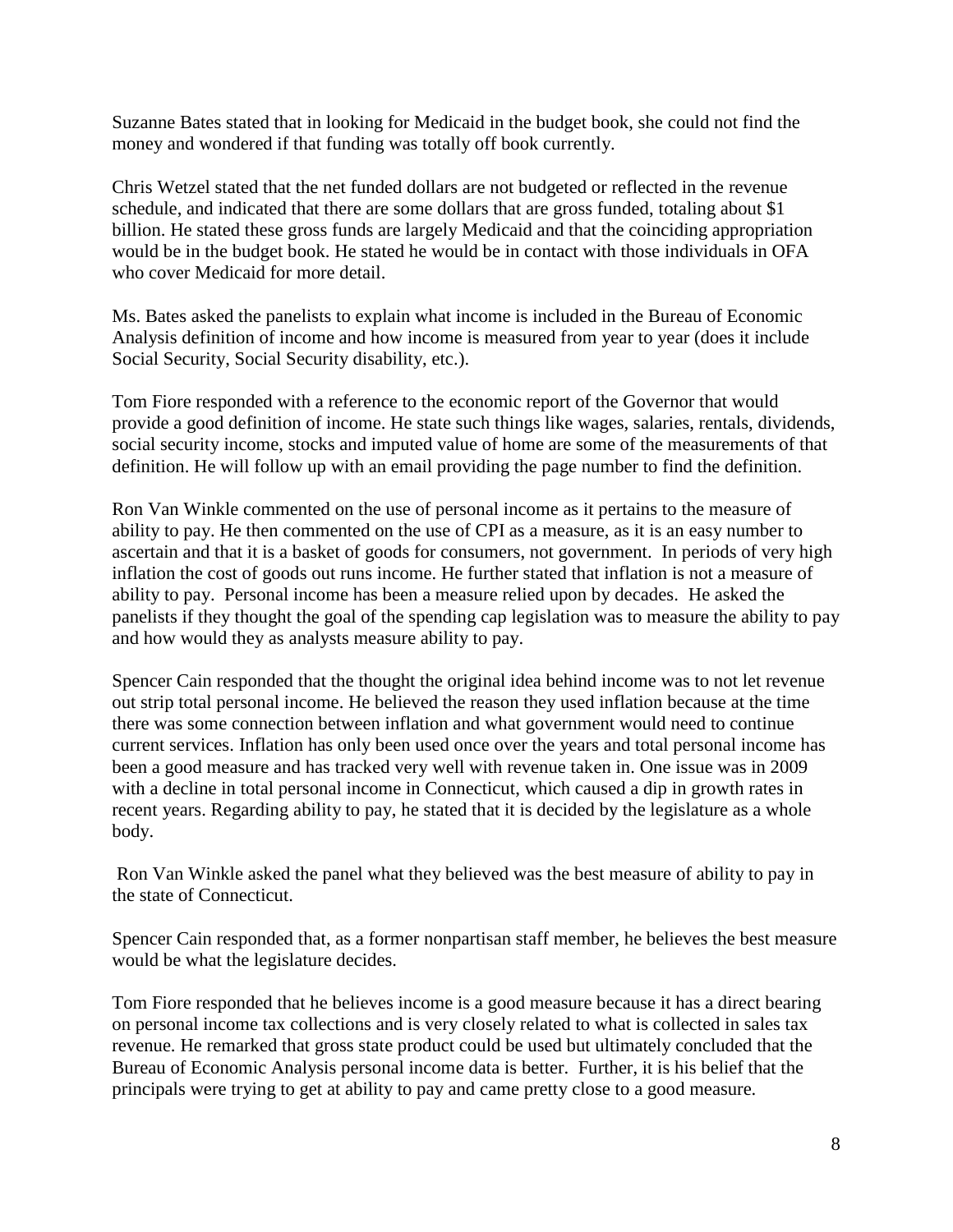Chairperson Cibes made an observation about the definition of income the legislature has used upon which to base the income tax. The legislature has used the base federal AGI measure, which includes realized capital gains. Based on this measure, ability to pay, in terms of the state as a whole, should include some measure of this segment. Volatility may be a factor, but he believes that it certainly provides a base which indicates there is sufficient revenue to use as a measure of ability to pay. One question he believes should be explored is whether carried interest is part of realized capital gains.

Representative Melissa Ziobron commented on the growing enrollment in Medicaid, which is now approaching nine-hundred thousand, roughly a third of Connecticut citizens. Representative Ziobron expressed her concern that so large a program is not included under the spending cap. She also inquired about the low income adult program under Medicaid and how it is handled in terms of the spending cap.

Spencer Cain explained that there was a major policy change around 2012 when Connecticut shifted the General Assistance population to Medicaid. When the Affordable Care Act was enacted, the federal government decided to cover low income adults at 100% of federal funding. As a result that population grew from approximately 15,000 people to approximately 150,000 people, which lead to a major increase in federal funding to the state. The state funded portion of Medicaid is about 2.5 billion dollars and the federal portion is about \$3.5 billion. He observed that the state portion has not grown that much. Additionally, it would not make a difference if the dollars are under the cap as it is dollar- for-dollar state to federal match and the growth of state funds is captured. If the state appropriated the federal funds they would be included under the general budget expenditure definition. By moving federal funds from under the cap the state can attract as much federal funding as needed to cover the low income adults. He informed the members that the state funded portion of Medicaid is still under the spending cap.

Representative Ziobron asked Mr. Cain about the federal coverage of Medicaid going to 90% in 2017 and would that mean the state would be paying more than we have before.

Spencer Cain replied that he will have to look up the correct date. There will be a point in the near future when the federal funding to state will be a 90 to 10 match.

Representative Ziobron questioned if there will be a sliding scale or a different ratio in the out years.

Mr. Cain responded not as yet.

Chairperson Cibes pointed out that the 90/10 match raises another issue in that the state's portion will have to be under the spending cap. That will decrease the room under the cap and will have to be taken into account.

Suzanne Bates observed that the state has seen a lot of volatility of late, especially in how the lack of capital gains income this year blew a hole in the budget. She asked if members could receive information regarding the kind of volatility that has been seen in capital gains and carried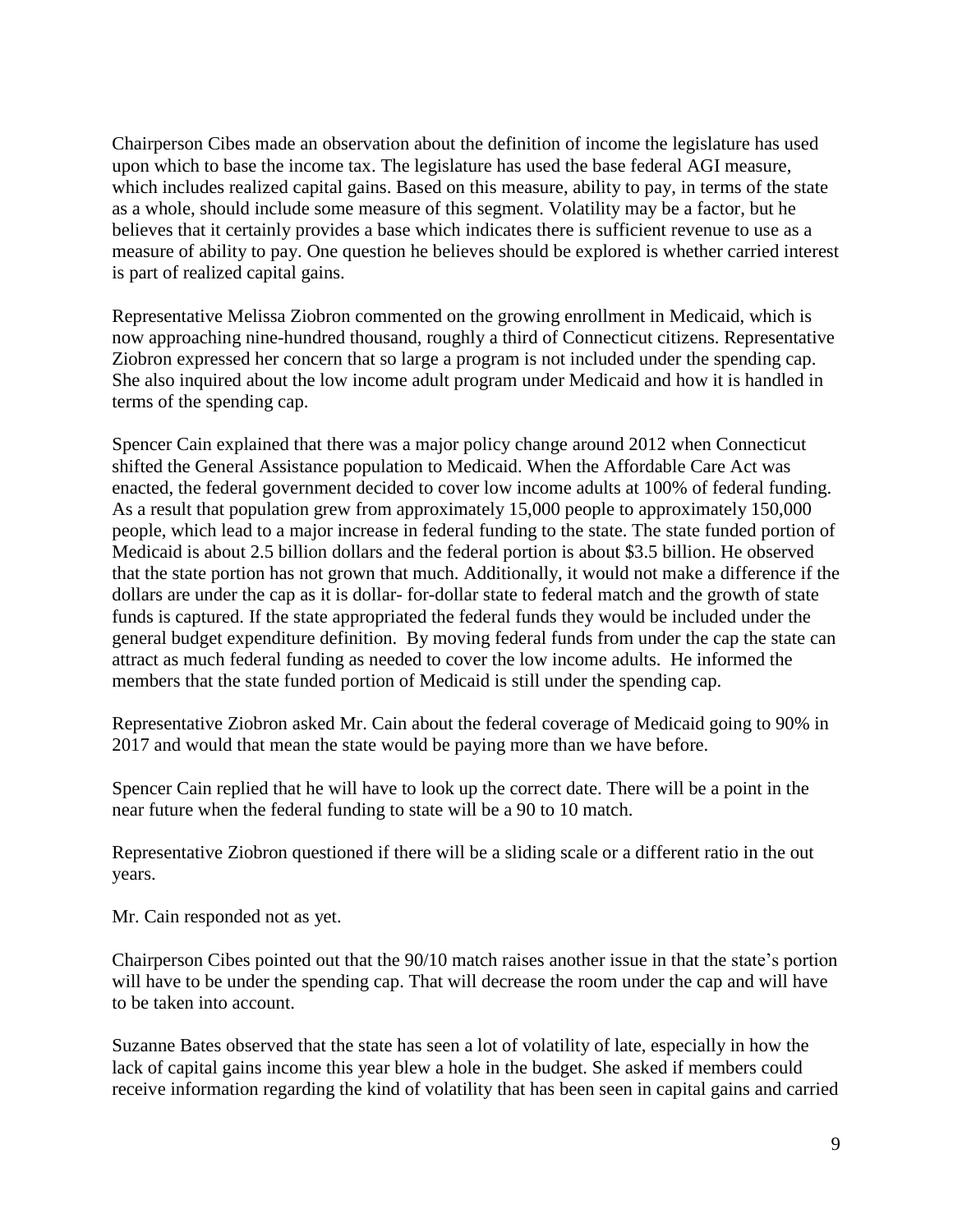interest income and the revenue off that money to get a sense of what that would mean to the spending cap year to year.

Tom Fiore replied there is data going back to the nineties on capital gains realizations. He will get that for the commission.

Ellen Schemitz questioned the calculation for the upcoming change to the Medicaid match. She asked for confirmation that there will be a rebasing with respect to the 10% back for the prior year.

Chris Wetzel responded that OPM and OFA haven't looked into that issue yet. As he is not a Medicaid analyst, he is unsure how the ramp-down will work or what the law states.

Representative Steinberg added that it will have significant impact not only on the spending cap but on policy. He would appreciate any help moving forward as the change approaches.

Representative Ziobron observed that it appeared the discussion was on trying to figure out how to get around it instead of cut spending. She would like to see the commission work result in the legislature reducing taxpayer spending and the best way to accomplish that. Representative Ziobron stated her concern that people will be spending more time figuring out how to move the additional10% of Medicaid dollars off budget to stay under the cap rather than use it as a policy decision to cut state spending.

Chairperson Cibes asked for more questions.

Chairperson Widlitz pointed out that it would appear there is movement to move line items to bonding to avoid the spending cap. She informed members that, before a budget goes before the General Assembly, there must be a declaration from the Treasurer that the bonding items are within a certain limit, a cap, of sorts. She asked if anyone could shed light on what the percentage limit is.

Tom Fiore replied there is in state statute a requirement that general obligation bonds outstanding or unissued cannot exceed 1.6 times the general fund tax revenue of the state. There is also a bond limit that the Treasurer will certify as we approach 90% of our bond limit and a notice will be issued. This notice alerts the Bond Commission that it may have to issue cancelations to avoid reaching the threshold.

Chairperson Widlitz shared that it is an important issue to understand, as 1.6 times the generated revenue is a large number. The cap on the bonding is in place to stop General Fund expenditures from being moved to bonding and out from under the spending cap.

Chairperson Cibes commented he believes that had to be done this year and the action was taken by the Finance Committee to cancel some outstanding bonds that had yet to be allocated.

Representative Davis confirmed that the pending bonding bill will de-authorize approximately 1 billion dollars in bonding authorizations. Even with that number the legislature will be close to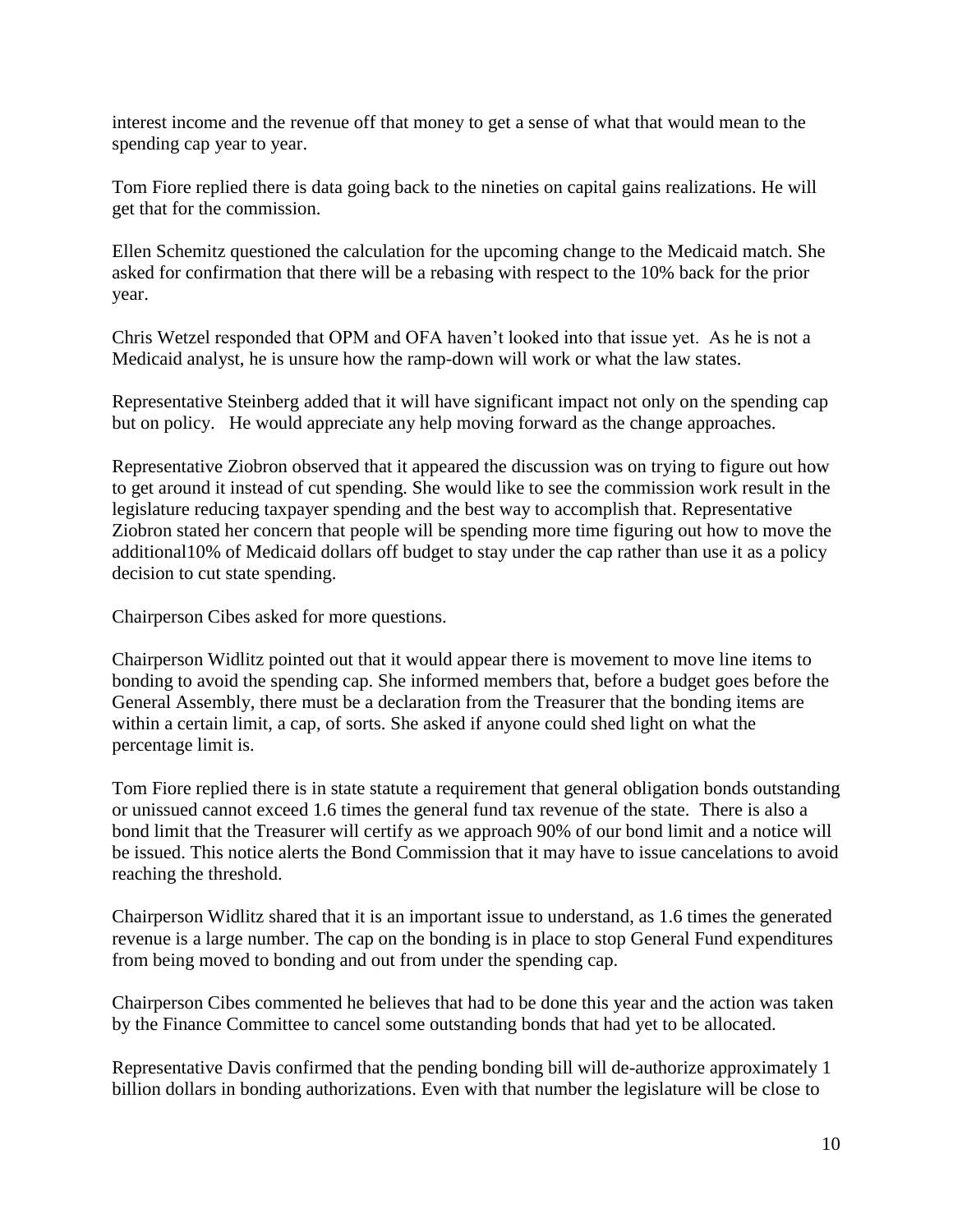the 90% limit due to the decline in revenue. The impact of the budget putting back diverted revenue to the General Fund will add to the cap space.

Representative Steinberg asked if the panelists knew the derivation of the 1.6 times ratio. He observed that it seemed like an arbitrary number.

Tom Fiore responded that in 1991 and years prior to that it was at 4.5 times, so it has been significantly tightened. He can recall asking people the same question to no avail.

Chairperson Cibes called for additional questions.

Roberto Hunter inquired about the cap calculation, specifically non-capped versus capped. He observed that a third of the budget looks to be non -capped and growing more than twice the allowable cap growth rate. He stated that debt service appears to have grown at more than 12% in the last fiscal year. He asked the panelists if they had any sense of how this rate of growth was going, as it appeared that debt service will double in six years.

Tom Fiore explained that over time some exemptions have grown at a rate greater than the cap growth rate and in other years not. He further explained the debt service could be influenced by the economic recovery notes issued in 2009 entering the recession. In FY 14 and 15 the state extended the economic recovery notes. The recovery notes came back on-line in FY 16, which would explain that jump in growth. He then explained that when the notes come back off in FY 18 or 19 debt service may be level in that year. There will be rising pressure on long term debt service mainly from pension payments, hence why they were exempted by PA 15-244. Pension payments have risen at a much greater rate than cap growth rate.

Chairperson Widlitz recalled discussions from a previous meeting about splitting the pension requirements into two pieces. Commission members discussed the possibility of dealing with pensions by putting the current actuarial requirement under the cap and putting the unfunded liability outside of the cap. She asked the panelists if they saw any problems with that approach.

Chris Wetzel stated that essentially that what was already done in PA 15-244. He cited the example he presented earlier of the SERS/TRS (State Employees' Retirement System/Teachers' Retirement System) unfunded liability line. It is the accrued liability going back that has not been funded and is non-capped; however, the ARC (annual required contribution) portion is capped.

Chairperson Cibes had a question regarding inflation, referring to Ron Van Winkle's previous comment. He remarked that goods and services purchased by government may inflate more rapidly than the goods and services purchased by a family. That may be a reason to find a different definition of inflation. He asked the panelists if this is something the commission should look at. He added that the Higher Education Price Index (HEPI) is in excess of inflation (CPIU), as the costs of higher education rise more rapidly than the services purchased by a family. He does not suggest using HEPI; however, it speaks to the notion that there may be other measures out there worth exploring. Chairperson Cibes suggested a meeting to focus on potential measures of inflation.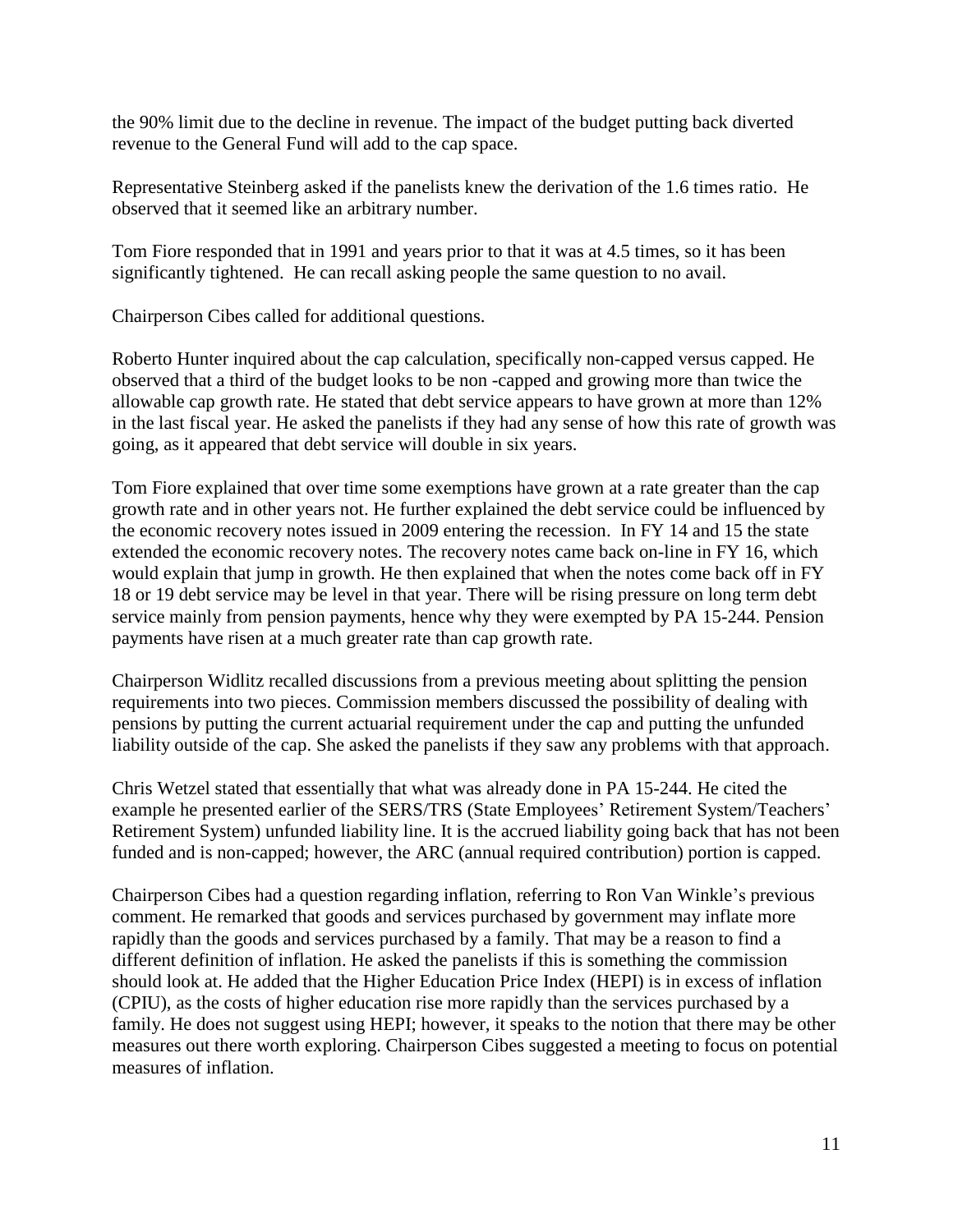Tom Fiore stated he did not think the expenditures of state government are typical of an average household, primarily because of the amount the state pays for healthcare costs, which rise faster than the US inflation rate. He also concurred with Chairperson Cibes' citing of education costs. He further stated he cannot say for certain that another method was ever looked into internally, as personal income has always been the limiting factor and was growing faster than even the US rate of inflation.

Chairperson Cibes referred to the presentation, which showed that OPM and OFA treat the appropriations net of the originally adopted lapses. He asked for confirmation that it's not the subsequent lapses; it's the original adopted lapse.

Tom Fiore responded in the affirmative.

Chairperson Cibes then asked for confirmation that subsequent changes in the appropriations and additional forced lapses are not taken into account in the base calculation.

Chris Wetzel responded that Mr. Cibes' understanding was correct. He explained that the fiscal notes on deficit mitigation bills have included a paragraph regarding the impact on the spending cap. In each case, the legislature made no change to the appropriation level, instead using a "forced" lapse number to reduce spending. As the appropriations level was not changed, there was no impact on the spending cap.

Chairperson Cibes made another comment in regards to additional items excluded from the spending cap. He noted that higher education tuition fees, research grants, Pell grants are not under the cap. He also believes that federal highway funds are not included under the spending cap, which Mr. Fiore confirmed.

Chairperson Cibes stated that in many respects these off budget items have always been off budget and have never been appropriated. He suggested that making the federal portion of Medicaid off budget would not be out of line with past practice. He further suggested that there may be other items off budget, and that the commission might want to look at what the impact might be if they were included.

Representative Ziobron asked if the Governor's Scholarship is under the spending cap.

Chris Wetzel stated it is appropriated and therefore would be under the cap.

Representative Ziobron appreciated Mr. Wetzel's response. She expressed concern about the money being moved off budget and cited the Democrat's proposed budget, which proposed to move ten million dollars from the General Fund to the Insurance Fund. She asked if the Insurance Fund is under the spending cap.

Chris Wetzel answered the Insurance Fund would be part of the cap. He directed her to slide three that shows the current funds under the expenditure cap.

Representative Ziobron thanked Chris Wetzel for his answer.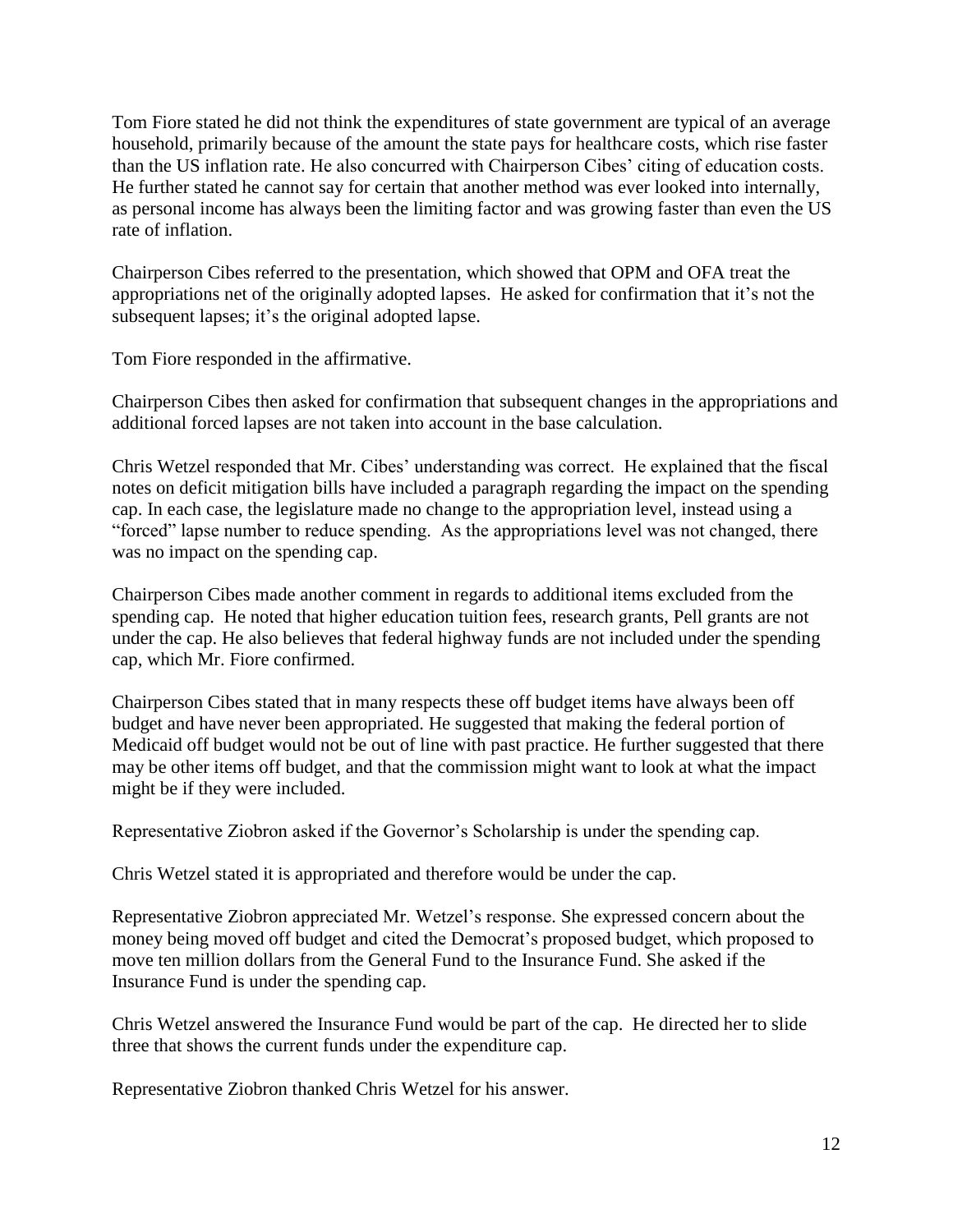Chairperson Cibes pointed out that either by state statutory mandate or by mandate from the Higher Education Department, 15% of tuition collected is set aside for scholarships. These scholarships are in addition to the Governor's Scholarship program, and are not included under the spending cap.

Representative Ziobron remarked that she has offered an amendment two years in a row to inform parents that 15% of their tuition is being put toward scholarships for other folks. She expressed her appreciation for the dialogue at commission meetings, as she feels she learns something new at each meeting.

Chairperson Cibes noted that private colleges and intuitions have the same practice of shifting some percentage of tuition and fees for scholarships. He then asked about the spending cap calculations presented as part of the Governor's budget to the General Assembly. He seemed to recall that in some years a different base with respect to growth and income or inflation was used in January than was used in the calculation in May, simply because of the difference in data at the time of the calculation. He asked the panelists if they recalled that situation.

Tom Fiore stated generally the cap growth rate stays consistent in both calculations. He believes that in 1993 OPM used a fiscal year in January and OFA used the calendar year in May, but otherwise they have been calculated the same way.

Chris Wetzel concurred with Mr. Fiore's remarks.

Richard Porth asked if the panelist had any advice for the commission in its deliberations.

Tom Fiore stated that some of the issues and questions that were discussed today will be the items the commission will be wrestling with. He cited examples, such as whether personal income is the correct measure or is it adjusted gross income, what should be in and what should be out. He thought, in general, the spending cap has served the state well, even with the challenges of the recessions. He shared his belief that coming out of the recessions of the 90's, it did allow the state to enact tax reductions; at other times when taxes needed to be raised, the spending cap acted as a shock absorber. Further, he believes that the spending cap ensures that we don't get too far ahead of ourselves coming out of a recession.

Roberto Hunter sought a better understanding of items being on budget and off budget. He stated his understanding to be that both the Constitutional amendment and statutory cap go to general budget expenditures; therefore, if an item like Medicaid is moved off budget, it is no longer subject to the cap. He asked for confirmation from the panelists.

Tom Fiore responded that Mr. Hunter's understanding was correct.

Mr. Hunter then asked if in either case, what it would take to get certain items out from under the general budget expenditure category.

Chris Wetzel stated it would relate to appropriations, and whether or not the item is appropriated anymore. If it is not appropriated, it would not be part of the cap.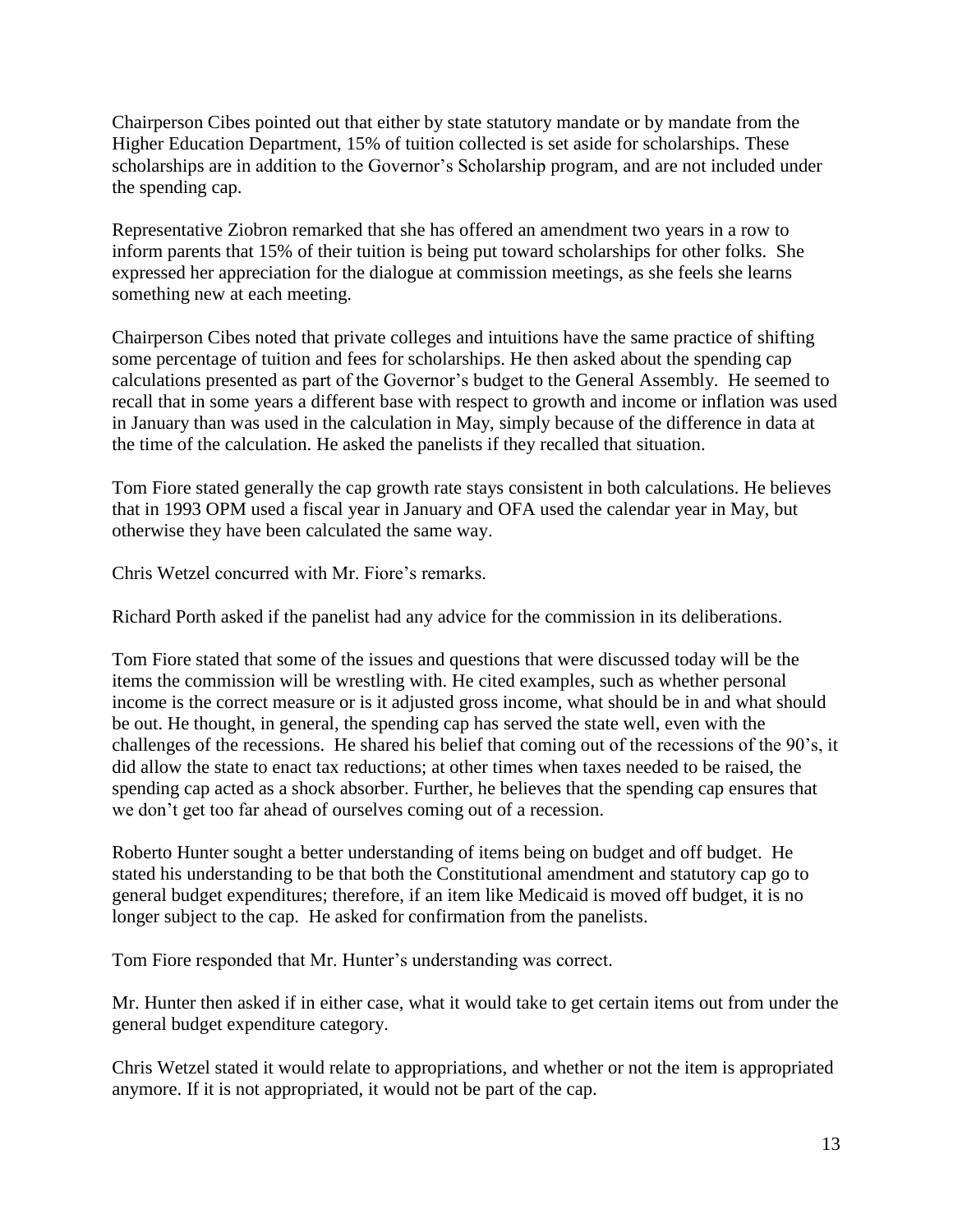Spencer Cain discussed the meaning of appropriated funds and how the funds are distributed if there is no longer an appropriation. He explained that currently the legislature distributes 19.8 billion dollars' worth of items. The question is: if something is removed from the process, how does it get distributed, and how can the legislature continue to have oversight over those funds. The legislature has to decide if it's appropriate to move items outside of their purview or set up some kind of automatic distribution mechanism.

Roberto Hunter asked if there is anything in the Constitution or the cap statute to prevent the legislature from moving items out.

Mr. Cain answered that he did not know of such language.

Tom Fiore stated that the legislature would have to pass a law to take an item out from under the cap, as it did in PA 15-244 regarding pensions. He further stated that at one time a three-fifths vote was needed effect such a change; however, recently the Attorney General concluded a change could be made by a majority vote

Mr. Hunter stated that the change was made under the statutory language, but sought confirmation that if the change was made under the Constitutional Amendment process, a threefifths vote would have been required.

Tom Fiore concurred.

Chairperson Cibes observed there are some areas where the legislature retains some control, such as town aid for roads and the Small Town Economic Assistance program, which were previously appropriated programs and are now bond funded. He stated that is not the case with tax expenditures, which he observed have resulted in a massive decrease in revenue that impacts the balancing of the budget. He further observed that it also means there are a number of things not under legislative control, and speculated that the legislature has not taken a hard look at tax expenditures.

Representative Davis replied that the legislature has looked at some tax expenditures, such as the sales tax on veterinary services and car washes; however, proposals to eliminate them were drawn back. He commented that at times there have been expenditures that have been removed and others put on. He stated an issue with tax credits is they are not always realized from year to year at the same amount, which makes it hard to budget. Additionally, he remarked that legislators do not get the appropriate data needed to determine the effectiveness of tax credits and how they are used.

Chairperson Widlitz stated it is difficult getting information on major corporations receiving tax credits, as they will claim that a lot of information policymakers seek to evaluate the benefit of the credit is proprietary information. She shared that there is a tax expenditure report issued every two years that offers the best information available. Further, she offered the sales tax exemption for services of yachts as an example of a tax credit of which people do not see the benefit. The public questions giving such a benefit to people they think can afford the services,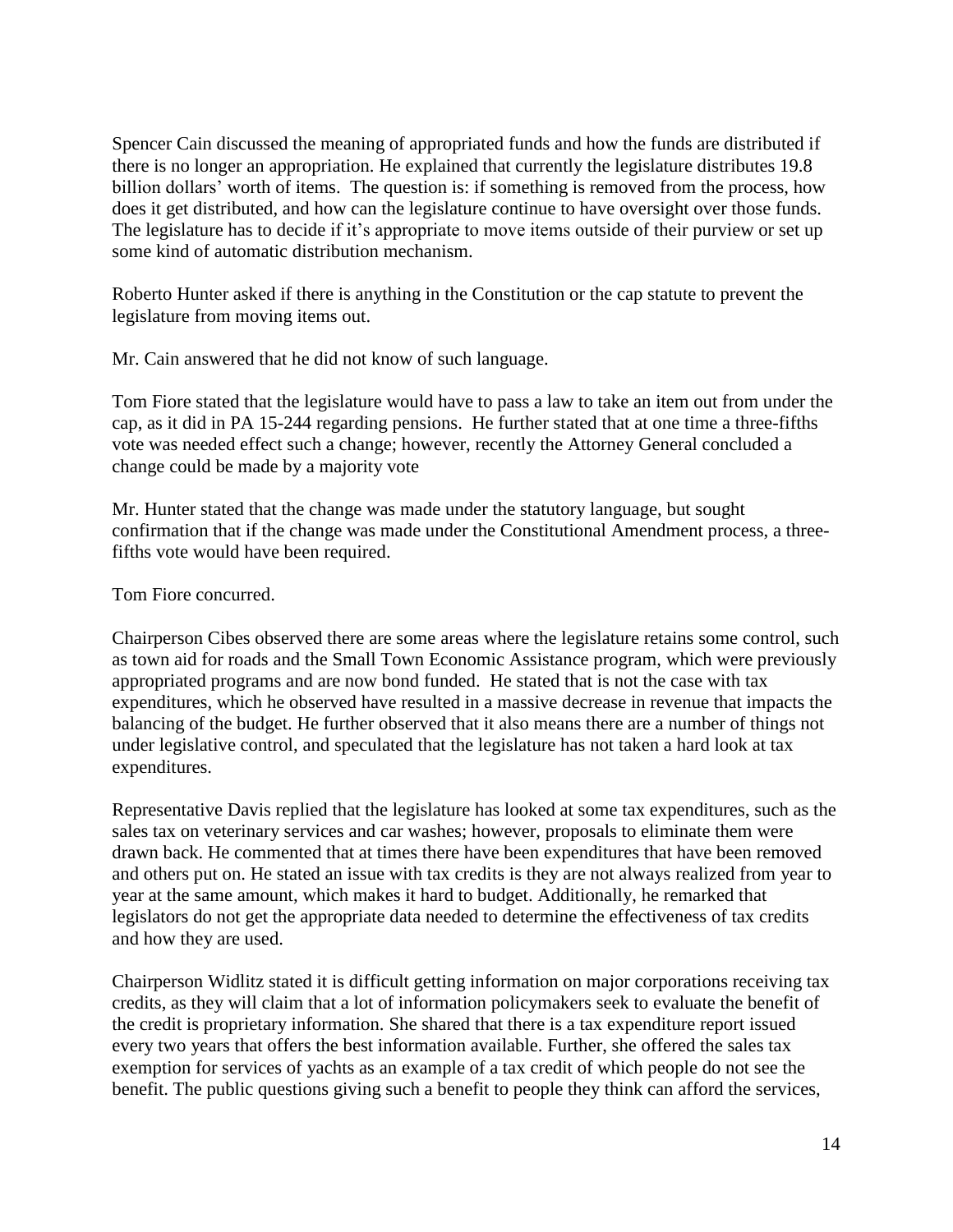yet don't understand that the tax credit translates to jobs related to those services over the winter months and maintains the state's competitiveness with neighboring states that have similar tax policies for these services. The tax expenditure is in place to preserve and generate jobs. Reducing the cap on how many tax credits can be utilized year to year creates unpredictability for business. She commented that this is not an easy issue and one the Finance Committee struggles with every year.

Representative Davis commented when you look at the tax expenditure report the Office of Fiscal Analysis produces, one of the biggest items we don't apply the sales tax to is gasoline. That exemption is considered a large tax expenditure; however, we do have two separate taxes on gasoline outside of the sales tax. Similarly, unprepared groceries are not taxed, although he can't imagine people wanting to tax those grocery items. He concurred with Chairperson Widlitz's comments that some of those expenditures are in place for the public good, outside of the revenue the state is potentially losing because of it.

Chairperson Cibes responded that the state tax panel did look into putting taxes on groceries. He commended the members' attention to the state tax panel's report, as he found the background analyses to be excellent. He also pointed out that as tax expenditures help people in many ways, so do appropriated funds. He thinks to restrict appropriated funds too much would be just as wrong as restricting tax expenditures.

Ellen Shemitz asked if there is a compendium of non-appropriated funds.

Tom Fiore answered that the comprehensive annual financial report from the Office of the State Comptroller that would have those funds.

Ellen Shemitz asked if a list could be compiled by OPM or OFA.

Mr. Fiore stated it could be done, but will take time.

Mr. Fiore added a comment to Mr. Porth's question regarding advice to the panel. He advised the commission to keep the calculation as simple as possible so that an average person would be able perform the calculation. He cautioned the panel that the more precise or perfect they try to be, the more complicated they will make the calculation. He urged the commission to strive for simplicity.

Chris Wetzel agreed that an easier calculation is the more effective approach in terms of time and the budgetary impact.

Chairperson Cibes called for further questions. Hearing none, he thanked the panelists for a great presentation and their knowledge of the spending cap issues. He indicated that the commission will call on the panelists for additional information in the future.

Chairperson Cibes apologized for the confusion in scheduling the meeting today due to special session and reiterated the commission needed to develop a schedule. He requested that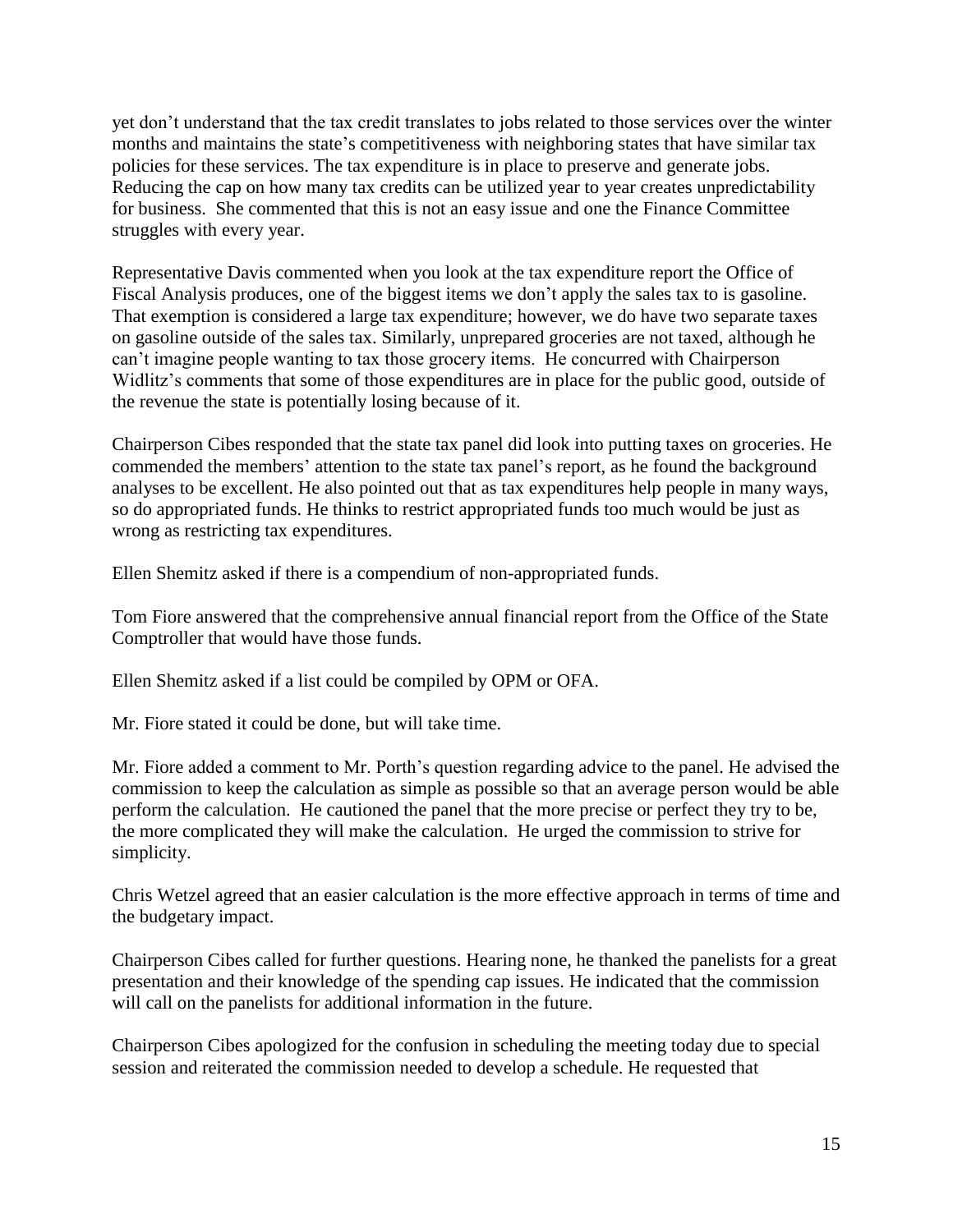commission staff use the Doodle Poll application for ascertaining when members will be available.

Chairperson Widlitz shared that the Committee Administrator needs to get approval to use Doodle from the Office of Legislative Management. Chairperson Cibes stated if the Administrator cannot do it through the General Assembly one of the members can conduct the poll.

Chairperson Cibes shared what some of the upcoming topics will be for future meetings: what inflation measure should be used; what measure of personal income should be used; the definition of general budget expenditures, which may be discussed over a couple of meetings. With respect to all of the topics, he believes the deliberations should include some analysis of what the impact of the cost disease of personal services is on government expenditures, which he referred to at a previous meeting as Baumol's cost disease. He added that economists have pointed out that education and health care are preeminent examples of face to face personal services that regularly increase in cost faster than the rate of inflation; face to face personal services are the services government focuses on. He also invited members to come up with topics.

Mr. Cibes reminded members that the deadline for submitting recommendations to the General Assembly is in December and asked commission members for guidance on how frequently the commission should meet. Chairperson Widlitz suggested that the members target some potential dates now and use Doodle to schedule future commission meetings. Mr. Cibes stated that a potential obstacle in setting meeting dates will be the availability of speakers who can address the topics identified.

Ron Van Winkle stated that UConn has written lengthy report on inflation and suggested it might be a place to start regarding a future discussion of the impact of inflation on the spending cap. Chairperson Cibes asked Mr. Van Winkle to circulate that report.

Roberto Hunter asked if there is a way to conference call or skype people who are not able to attend the meetings. Amanda Zabel expressed the possibility of using the phone system; however, to her knowledge, other technologies are not available. Chairperson Cibes asked staff to look into what technologies are available. He reminded members that CT-N records the meetings and that those members unable to attend can access the broadcasts, which are archived.

Representative Ziobron reminded members that in addition to holding meetings, the commission is charged with conducting public hearings in each congressional district. She talked about other key points and logistics that would need to be considered as part of the commission's deliberations. She suggested starting with the end date and working backwards in developing a schedule.

Chairperson Cibes agreed with Rep. Ziobron's observations and reemphasized importance of the commission developing a schedule soon. He stated he would be happy to hold public hearings before the commission comes up with definitions, but was unsure how helpful it would be to seek public input without having language drafted.